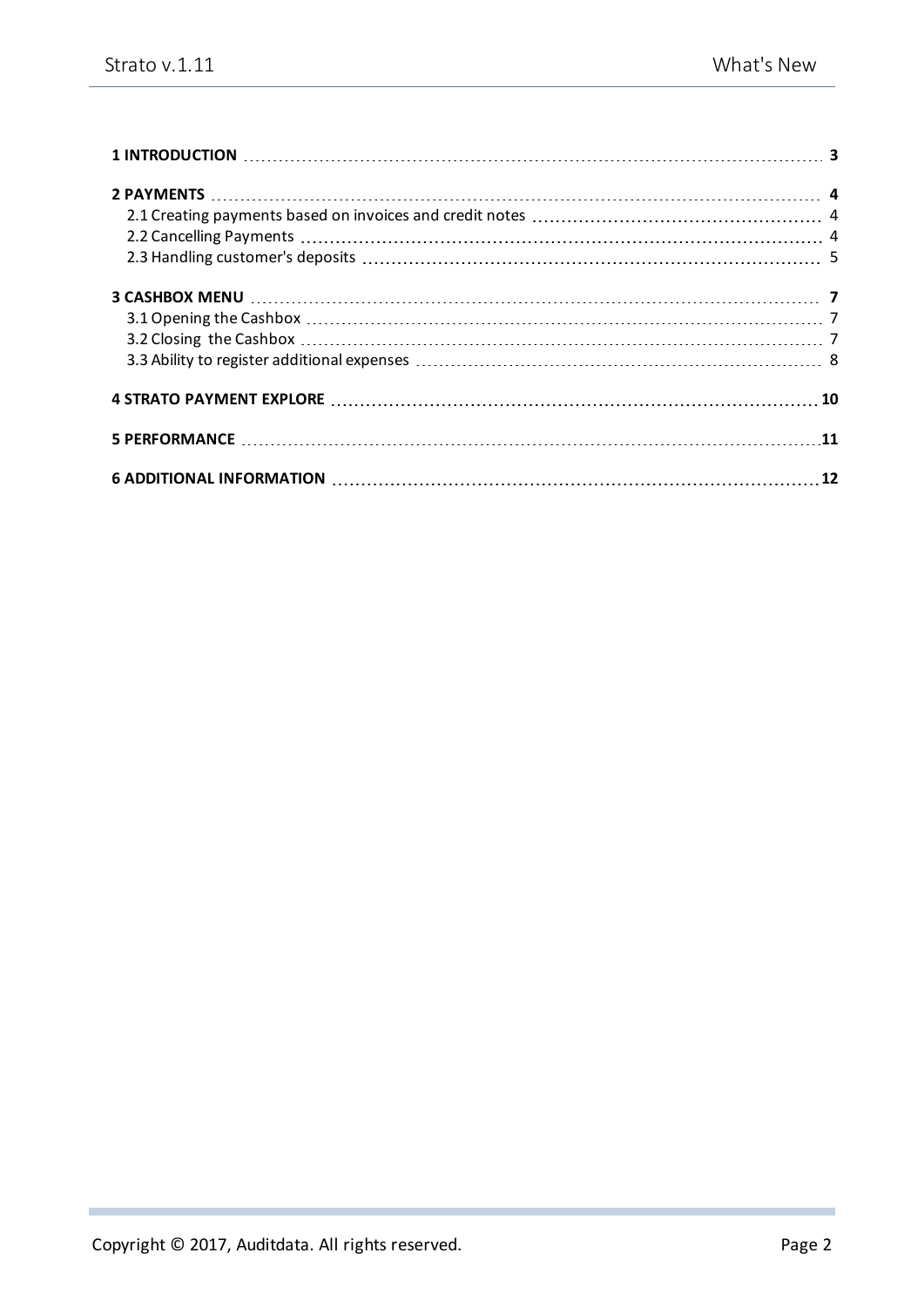## <span id="page-2-0"></span>1 Introduction

The purpose of this document is to give you an overview of the new and modified features in Strato 1.11.0.0.

The available languages are English, Danish, Swedish, Norwegian, Spanish, and Polish. Strato v.1.11.0.0 is certified to NOAH 4 and works with Noah v.4.6.

For more information on payments in Strato, please refer to the **Strato Payment and Cash Handling Guide**.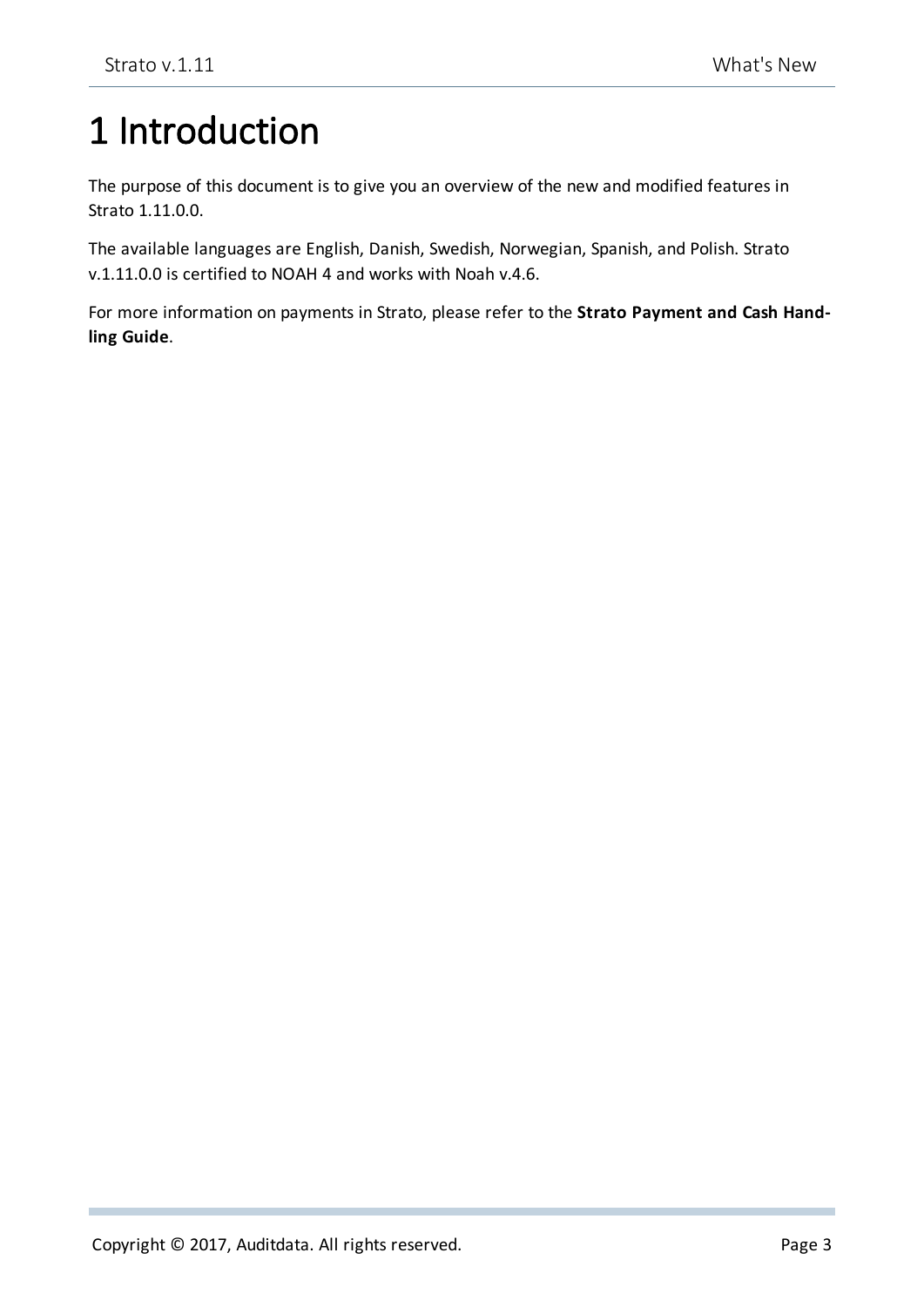## <span id="page-3-0"></span>2 Payments

<span id="page-3-1"></span>Strato now includes a new add-on module to help you accept payments in your store.

#### 2.1 Creating payments based on invoices and credit notes

You can easily create payments from the customer's **Sale** tab. For this, go to the "Current Sale" section, select a required invoice, and then click **Register Payment** -> **Client Invoice**. Other way to create a payment is to go to the "Sales Documents" section and to register the payment from there.

|                                                    | <b>Sales Documents</b>                 |                  |
|----------------------------------------------------|----------------------------------------|------------------|
|                                                    | Type                                   | <b>Status</b>    |
|                                                    | Client Invoice<br>▼                    | New              |
|                                                    | Print document                         |                  |
| Register Payment                                   | Register Payment<br>$\Box$<br>$\Delta$ |                  |
| 0000012 Client Invoice<br>$\overline{\phantom{a}}$ | Close document                         |                  |
| Register Deposit<br><b>Quantity</b>                | Credit Invoice<br>≡<br>Pal             | Am<br>Date<br>be |

Strato includes such payment options as cash, card, and bank. Besides this, you can select the **Print receipt on save** check box to print out the payment details right after creating it.

| <b>Register Payment</b>    | $\overline{\mathbf{x}}$                       |  |  |  |
|----------------------------|-----------------------------------------------|--|--|--|
| Payment                    |                                               |  |  |  |
| Client                     | Johann Rasmussen                              |  |  |  |
| Invoice                    | 0000012                                       |  |  |  |
| <b>Debitor</b>             | <b>Johann Rasmussen</b>                       |  |  |  |
| <b>Invoice Amount</b>      | €25.00                                        |  |  |  |
| Paid                       | €0.00                                         |  |  |  |
| Outstanding                | €25.00                                        |  |  |  |
| <b>Payment Date</b>        | 13-Mar-17<br>т                                |  |  |  |
| <b>Payment Amount</b>      | €25.00                                        |  |  |  |
| Method                     | Cash<br>v                                     |  |  |  |
| Office                     | Copenhagen Office<br>$\overline{\phantom{a}}$ |  |  |  |
| <b>Description</b>         | Payment by Invoice #0000012                   |  |  |  |
| Print receipt on save<br>M |                                               |  |  |  |
|                            | Cancel<br>Save                                |  |  |  |

<span id="page-3-2"></span>If you need to refund the customer, you can easily do so by creating the payment for the credit note. In this case your payment will have a negative balance.

#### 2.2 Cancelling Payments

If an error occurs and the transaction does not happen, you need to cancel the payment. Go to the "Payments" section and select **Cancel Payment**.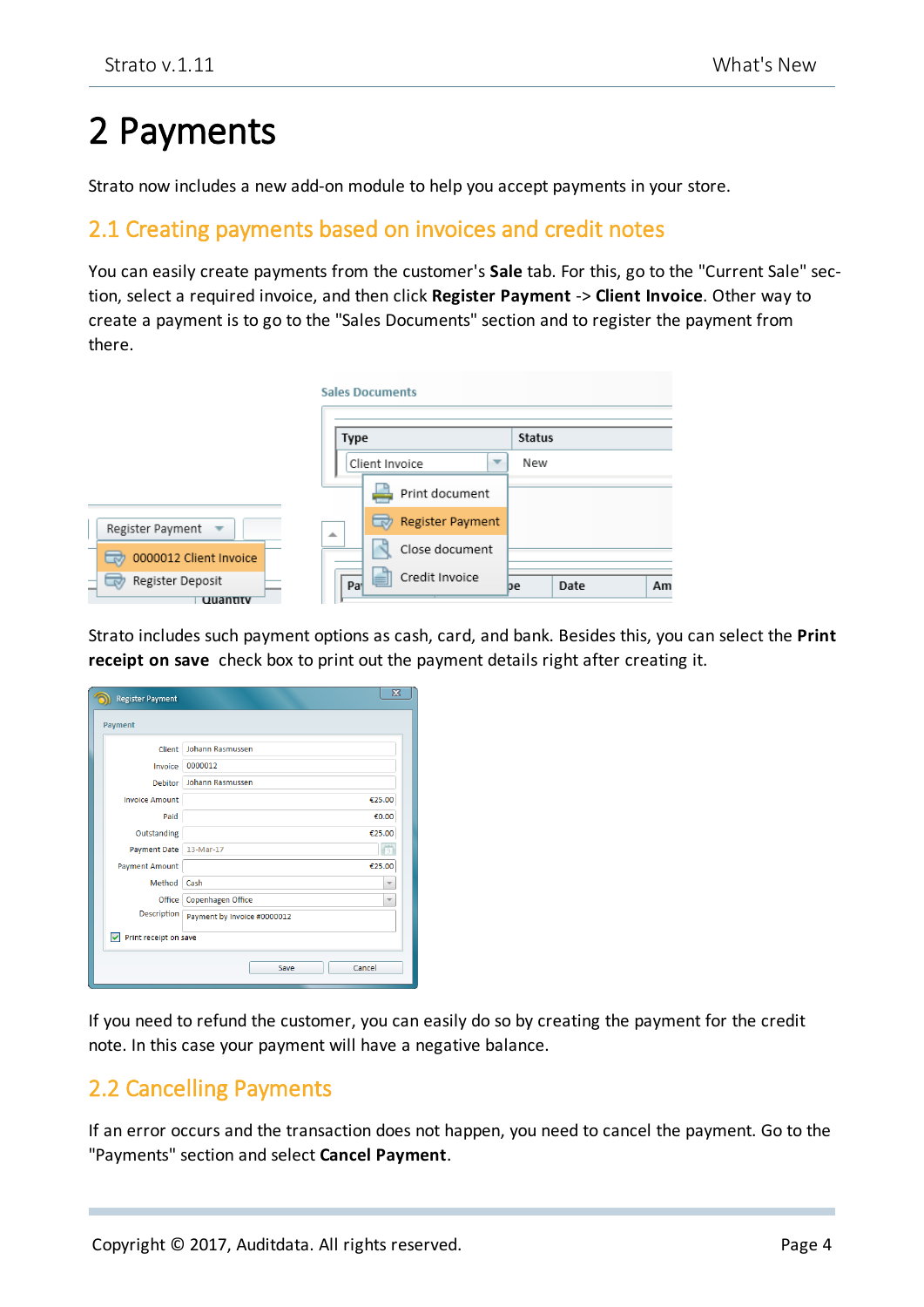| $\Delta$ | <b>Payments</b>         |              |           |        |                      |
|----------|-------------------------|--------------|-----------|--------|----------------------|
|          | Payment Nu              | Payment Type | Date      | Amount | <b>Sale Document</b> |
| 56       | $\overline{\mathbf{v}}$ | By invoice   | 27-Jan-17 | €20.00 | 0000026              |
|          | Cancel Payment          | By invoice   | 27-Jan-17 | €15.00 | 0000026              |
|          | Print Receipt           |              |           |        |                      |

Make sure you choose a predefined cancel reason or state your own reason.

| <b>Cancel Payment</b>  | $\mathbf{x}$                                     |
|------------------------|--------------------------------------------------|
| Cancellation           |                                                  |
| Cancel reason          | Payment not happened<br>$\overline{\phantom{a}}$ |
| <b>Payment Amount</b>  | (E25.00)                                         |
| <b>Description</b>     | <b>Payment cancellation</b>                      |
| Print receipt on save  |                                                  |
| <b>Related Payment</b> |                                                  |
| Client                 | Johann Rasmussen                                 |
| <b>Debitor</b>         | Johann Rasmussen                                 |
| <b>Payment Date</b>    | 10-Mar-17                                        |
| <b>Payment Amount</b>  | €25.00                                           |
| Method                 | Card<br>$\overline{\phantom{a}}$                 |
|                        | Cancel<br>Save                                   |

You can view the cancelled payment with the negative amount in the "Payments" section.

| <b>Payments</b> |              |           |          |               |                |          |
|-----------------|--------------|-----------|----------|---------------|----------------|----------|
| Payment Nu      | Payment Type | Date      | Amount   | Sale Document | Sale Type      | Canceled |
| 12              | By invoice   | 10-Mar-17 | €25.00   | 0000012       | Client Invoice | v        |
| 13              | Cancellation | 10-Mar-17 | (E25.00) | 0000012       | Client Invoice |          |

#### <span id="page-4-0"></span>2.3 Handling customer's deposits

Use this option to accept client's deposits and then apply deposited funds to cover your customer's next purchase. Make sure you first register the customer's deposit and then create an invoice. After you create the sale, go to the "Current Sale" section and select **Register Payment** -> **Register Deposit**.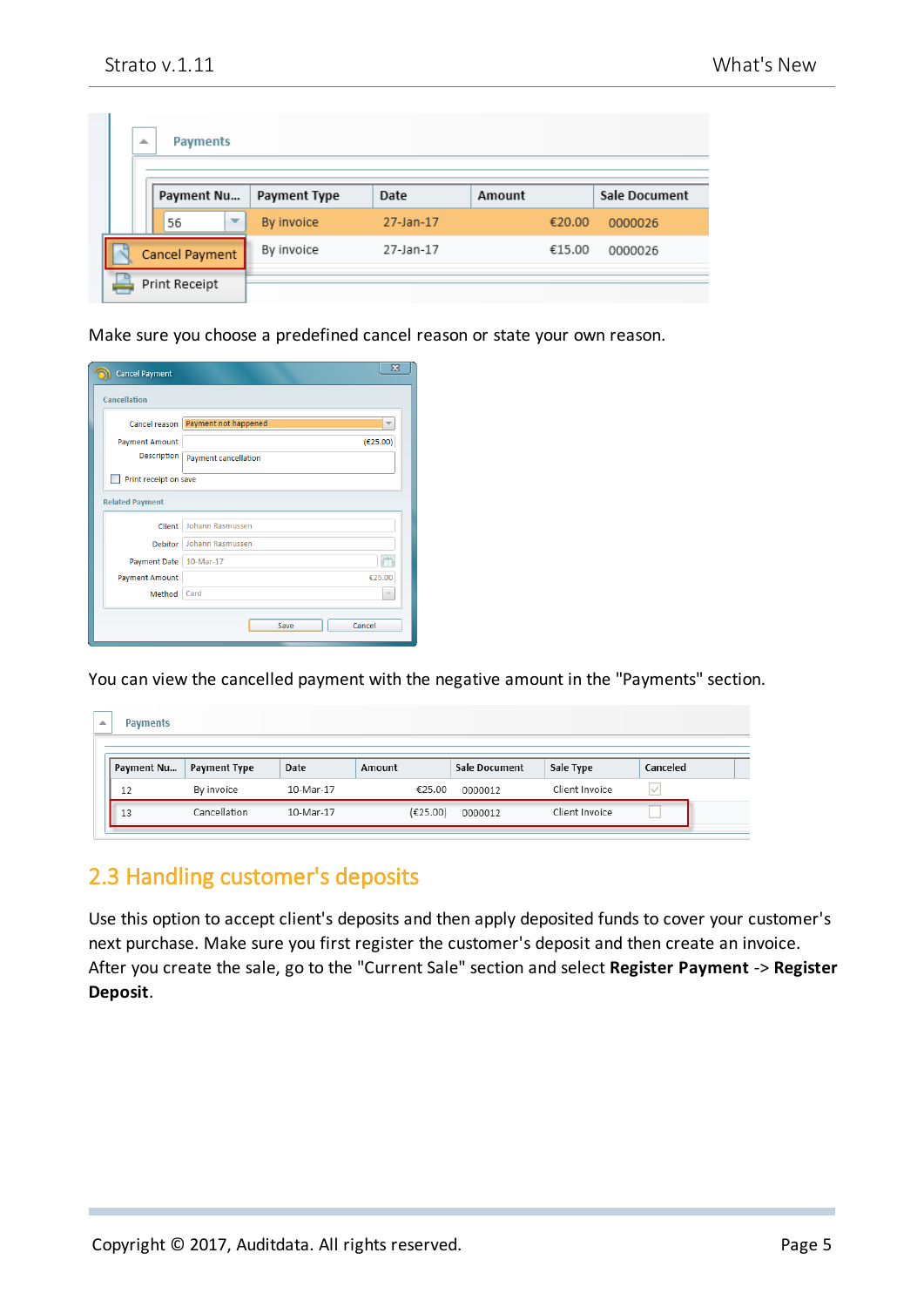|         | Register Deposit | <b>Private Price</b> |
|---------|------------------|----------------------|
| Invoice | Register Payment | Deliver              |

| <b>Register Deposit</b> |                     |  |        |
|-------------------------|---------------------|--|--------|
|                         | Client james Tonyt  |  |        |
| <b>Debitor</b>          | james Tonyt         |  |        |
| <b>Payment Date</b>     | 26-Jan-17           |  |        |
| <b>Payment Amount</b>   |                     |  | €30.00 |
| Method                  | Cash                |  | ÷      |
| Office                  | Cash                |  |        |
| Description             | Card<br><b>Bank</b> |  |        |
| Print receipt on save   |                     |  |        |

Now you can apply customer's deposit towards their next purchase. As you create the sale invoice, select the **Client Invoice** check box to view the available deposit.

| Sale Invoice                                 | x                                                      |
|----------------------------------------------|--------------------------------------------------------|
| Sale Invoice                                 |                                                        |
| Client                                       | Johann Rasmussen                                       |
| Document Date   13-Mar-17                    | ā                                                      |
| User                                         | a a                                                    |
|                                              | Office   Copenhagen Office<br>$\overline{\phantom{a}}$ |
| Client Invoice V<br>Available deposit €30.00 |                                                        |
| Insurance Invoice                            |                                                        |
|                                              | Cancel<br>Save                                         |

**Note**: The deposit amount must be equal to or less than the invoice amount. Otherwise, you will see a warning and will not be able to create the invoice.

You can easily return the deposit amount back to the customer if there is a need for this.

| Invoice | Register Payment      |
|---------|-----------------------|
|         | Register Deposit      |
|         | <b>Return Deposit</b> |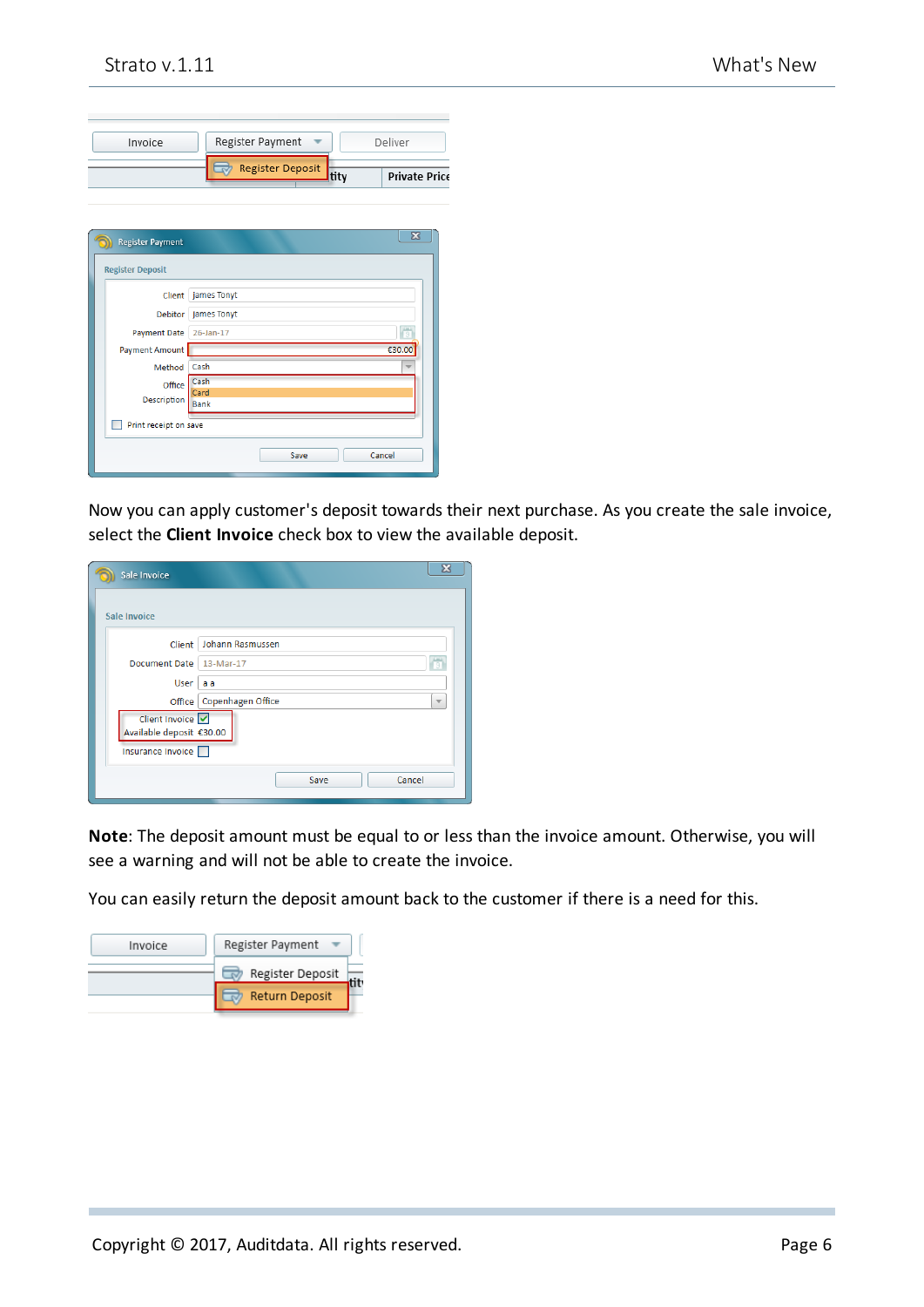## <span id="page-6-0"></span>3 Cashbox Menu

We have added a new **Cashbox** menu in Strato. You can use Strato's Cashbox functionality to calculate and register cash payments in your store.

In the morning, you need to open the Cashbox and enter the actual cash amount from your store's cash register. Now you can create payments with cash. All cash transactions will be registered by Strato.

At the end of the business day you need to close the Cashbox and enter the cash amount from your store's cash register. Strato will record the difference (if any) between the actual and the expected cash amount.

<span id="page-6-1"></span>**Note**: You can open and close the Cashbox only once a day. If your Cashbox is closed, you can reopen it the next day.

### 3.1 Opening the Cashbox

To open the Cashbox, select the **Open Cashbox** option from the **Cashbox** menu. Then enter the actual cash amount from the store's register.

|                             |                                           |    | <b>Open Cashbox</b>         | 25                |
|-----------------------------|-------------------------------------------|----|-----------------------------|-------------------|
|                             |                                           |    | Cashbox                     |                   |
|                             |                                           |    | Office                      | Copenhagen Office |
| File<br>Client<br>Scheduler | <b>Tools</b><br>Cashbox<br><b>EXPLORE</b> | He | Date                        | 02-Mar-17         |
| <b>RC 画菌因白</b>              | Open Cashbox                              |    | <b>Expected cash amount</b> | €0.00             |
|                             | Close Cashbox                             |    | Actual cash amount          | €,,378.00         |
| <b>Clinic Tasks</b>         | Register Withdrawal                       |    |                             |                   |
|                             | Register Compensation                     |    |                             | Cancel<br>Save    |
| Current User: a a           | View Daily Payments Report                | ts |                             |                   |
|                             | - 41                                      |    |                             |                   |

If there is a cash difference, Strato will prompt you to register it.



<span id="page-6-2"></span>If you do, Strato will record this payment with a "Cash difference" type.

#### 3.2 Closing the Cashbox

After your Cashbox is open, you can conduct your business as usual and accept payments in cash. At the end of the day you need to close the Cashbox.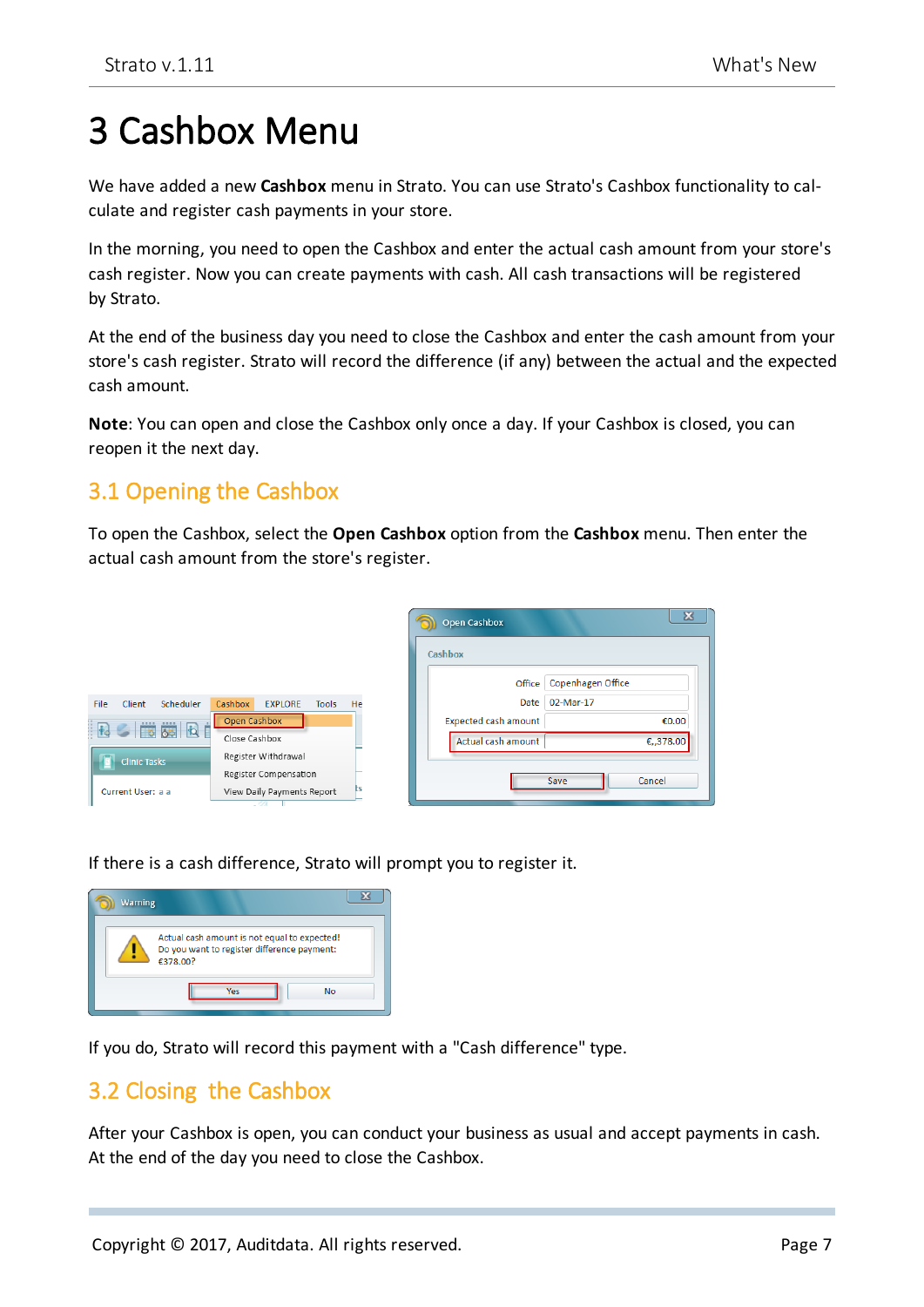#### For this, go to the **Cashbox** menu and select **Close Cashbox**.

| Cashbox               | EXPLORE                    | Tools | н |  |  |  |
|-----------------------|----------------------------|-------|---|--|--|--|
| Open Cashbox          |                            |       |   |  |  |  |
| Close Cashbox         |                            |       |   |  |  |  |
| Register Withdrawal   |                            |       |   |  |  |  |
| Register Compensation |                            |       |   |  |  |  |
|                       | View Daily Payments Report |       |   |  |  |  |

Strato will add all your daily cash payments to the previously recorded actual cash amount to form the expected cash amount.

| <b>Close Cashbox</b>        | ×                 |
|-----------------------------|-------------------|
| Cashbox                     |                   |
| Office                      | Copenhagen Office |
| Date                        | 02-Mar-17         |
| <b>Expected cash amount</b> | €503.00           |
| Actual cash amount          | €,,0.00           |
|                             | Cancel<br>Save    |

If actual and expected cash amounts are equal, no payment will be registered by Strato. Otherwise, Strato creates the "Cash difference" payment so that you can track inconsistencies in your work with cash payments.

#### <span id="page-7-0"></span>3.3 Ability to register additional expenses

Strato also includes **Withdrawals** and **Compensations** to help you track additional expenses in your office. Now you can easily follow up on additional spending across all your hearing aid stores.

Create a withdrawal in case of an additional expense in your store. Strato provides a number of predefined withdrawal reasons, such as office supplies, cleaning, advertisement, courses, etc. You can also specify your own reason if there is a need for this.

To register a withdrawal, select the **Register Withdrawal** option from the Strato's **Cashbox** menu. Then specify the withdrawal reason, enter the expense amount, and choose the payment method. **Note**: Withdrawals can be created only with the negative payment balance, since this is a spent amount.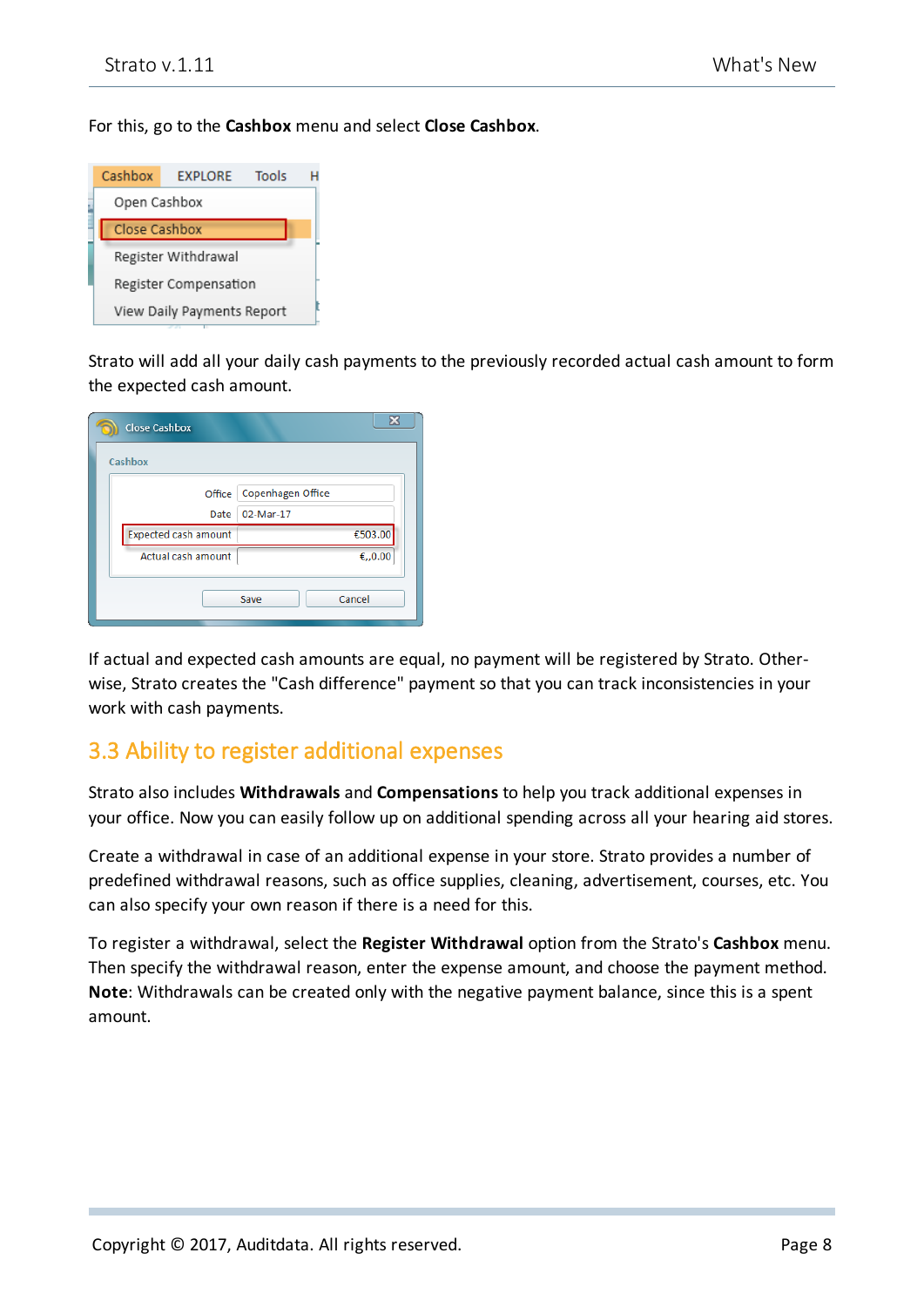| ×<br><b>Register Withdrawal</b>     |                                               |  |  |  |  |  |  |
|-------------------------------------|-----------------------------------------------|--|--|--|--|--|--|
| Withdrawal                          |                                               |  |  |  |  |  |  |
| Withdrawal reason   Office supplies |                                               |  |  |  |  |  |  |
| <b>Payment Date</b>                 | 02-Mar-17<br>ख                                |  |  |  |  |  |  |
| Payment Amount                      | (€75.00)                                      |  |  |  |  |  |  |
| Method Card                         |                                               |  |  |  |  |  |  |
| Description                         | Supplies for the office                       |  |  |  |  |  |  |
| Office                              | Copenhagen Office<br>$\overline{\phantom{a}}$ |  |  |  |  |  |  |
| Print receipt on save               |                                               |  |  |  |  |  |  |
|                                     | Cancel<br>Save                                |  |  |  |  |  |  |

In case your previous expenses are compensated in any way, you need to register the compensation. This can be done from **Cashbox -> Register Compensation**. Next steps are similar to the procedure of creating a withdrawal.

|                            | Cashbox               | <b>EXPLORE</b> | Tools |  |  |  |  |  |
|----------------------------|-----------------------|----------------|-------|--|--|--|--|--|
|                            | Open Cashbox          |                |       |  |  |  |  |  |
|                            | Close Cashbox         |                |       |  |  |  |  |  |
|                            | Register Withdrawal   |                |       |  |  |  |  |  |
|                            | Register Compensation |                |       |  |  |  |  |  |
| View Daily Payments Report |                       |                |       |  |  |  |  |  |
|                            |                       |                |       |  |  |  |  |  |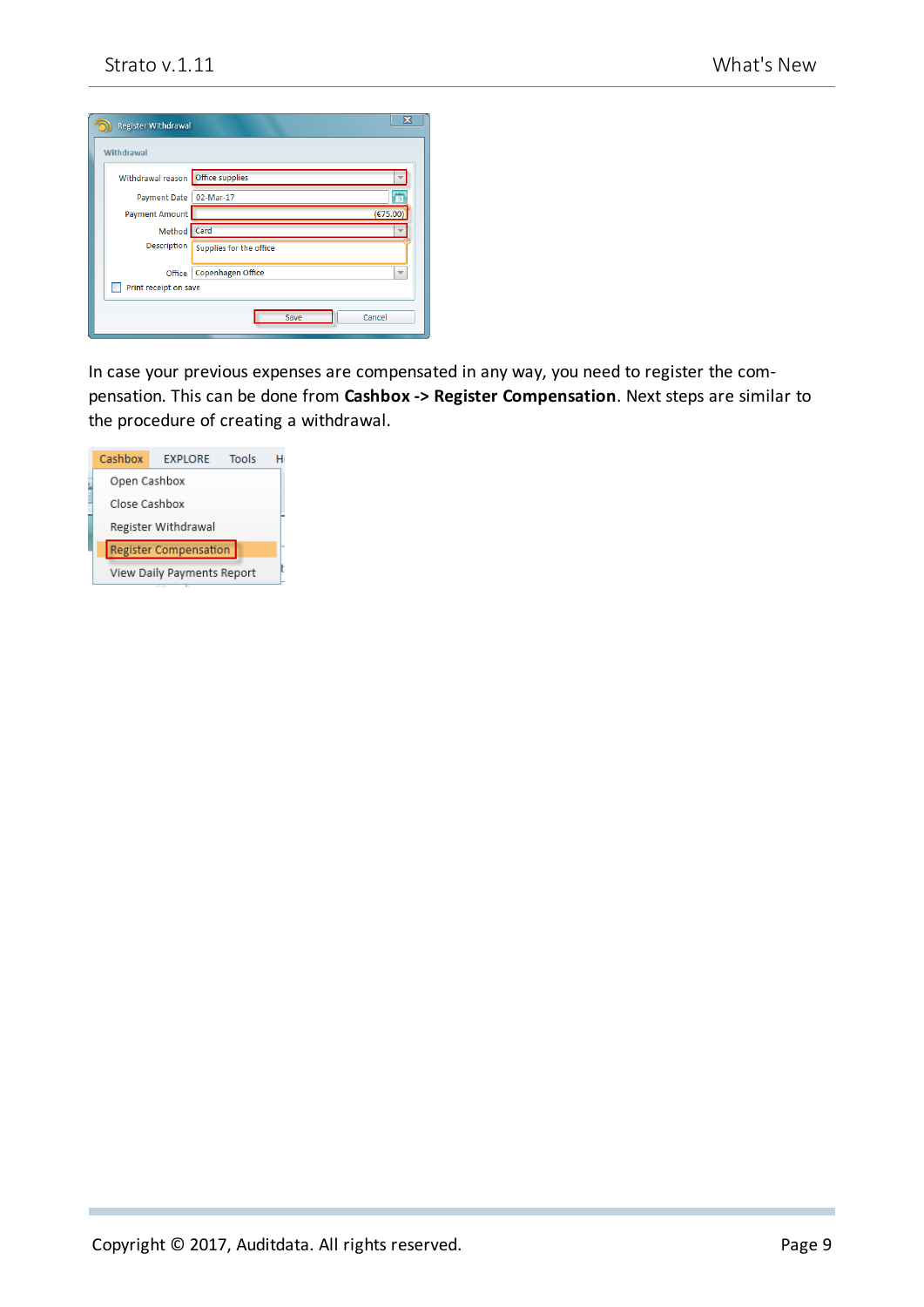## <span id="page-9-0"></span>4 Strato Payment EXPLORE

Strato now features a new **Payment EXPLORE** view which lets you see and filter the payments across all your locations. Use the filters on the left to display the list of payments based on your custom search criteria.

|                                                                              |                                                          |        |                     |                 |                                                                                                             |          |                       |      |              | Search         | Export |
|------------------------------------------------------------------------------|----------------------------------------------------------|--------|---------------------|-----------------|-------------------------------------------------------------------------------------------------------------|----------|-----------------------|------|--------------|----------------|--------|
| Payment registration date                                                    | $\sim$                                                   | Filter |                     |                 | $\boxed{\bullet}$ $\boxed{\bullet}$ $\boxed{\bullet}$ $\boxed{\bullet}$ $\boxed{\bullet}$ $\boxed{\bullet}$ |          |                       |      |              |                |        |
| Absolute Dates                                                               |                                                          |        | 6 payment(s) found: |                 |                                                                                                             |          |                       |      |              |                |        |
| From                                                                         | 間                                                        |        | Payment Numb        | Registration Da | <b>Payment Date</b>                                                                                         | Amou     | Office                | User | Payment Ty   | Client         | Docum  |
| To                                                                           |                                                          | п      | 6                   | 02-Mar-17       | 02-Mar-17                                                                                                   | €100.00  | Copenhagen Office a a |      | By invoice   | Johann Rasmuss | 00000  |
|                                                                              | 間                                                        | г      | $\overline{7}$      | 02-Mar-17       | 02-Mar-17                                                                                                   | €25.00   | Copenhagen Office     | a a  | By invoice   | Johann Rasmuss | 00000  |
| ◯ Relative Dates                                                             |                                                          | г      | 8                   | 02-Mar-17       | 02-Mar-17                                                                                                   | (E75.00) | Copenhagen Office a a |      | Withdrawal   |                |        |
| Last Days                                                                    |                                                          |        | 9                   | 02-Mar-17       | 02-Mar-17                                                                                                   | €50.00   | Copenhagen Office a a |      | Compensation |                |        |
| Next Days                                                                    |                                                          | г      | 12                  | 10-Mar-17       | 10-Mar-17                                                                                                   | €25.00   | Copenhagen Office a a |      | By invoice   | Johann Rasmuss | 00000  |
| Include today                                                                |                                                          | г      | 14                  | 13-Mar-17       | 13-Mar-17                                                                                                   | €25.00   | Copenhagen Office a a |      | By invoice   | Johann Rasmuss | 00000  |
| To<br>13-Mar-17<br>Relative Dates<br>Last Days<br>Next Days<br>Include today | 間                                                        |        |                     |                 |                                                                                                             |          |                       |      |              |                |        |
| Location<br>Copenhagen Office                                                | $\overline{\mathbf{x}}$<br>$\overline{\phantom{a}}$<br>× |        |                     |                 |                                                                                                             |          |                       |      |              |                |        |
| <b>Users</b><br>a a                                                          | $\overline{\phantom{a}}$                                 |        |                     |                 |                                                                                                             |          |                       |      |              |                |        |
| Payment type<br>By invoice, Withdrawal, Co                                   | $\times$<br>$\mathbf{v}$                                 |        |                     |                 |                                                                                                             |          |                       |      |              |                |        |
| Is Cancelled<br>□                                                            |                                                          |        |                     |                 |                                                                                                             |          |                       |      |              |                |        |

If needed, you can also cancel the payment or print its receipt from here.

| 6 payment(s) found: |                |                        |  |  |  |  |  |
|---------------------|----------------|------------------------|--|--|--|--|--|
|                     | Payment Numb   | <b>Registration Da</b> |  |  |  |  |  |
|                     | 6              | 02-Mar-17              |  |  |  |  |  |
|                     | Cancel Payment | 02-Mar-17              |  |  |  |  |  |
|                     |                | 02-Mar-17              |  |  |  |  |  |
|                     | Print Receipt  | 02-Mar-17              |  |  |  |  |  |

12

02-Mar-17 10-Mar-17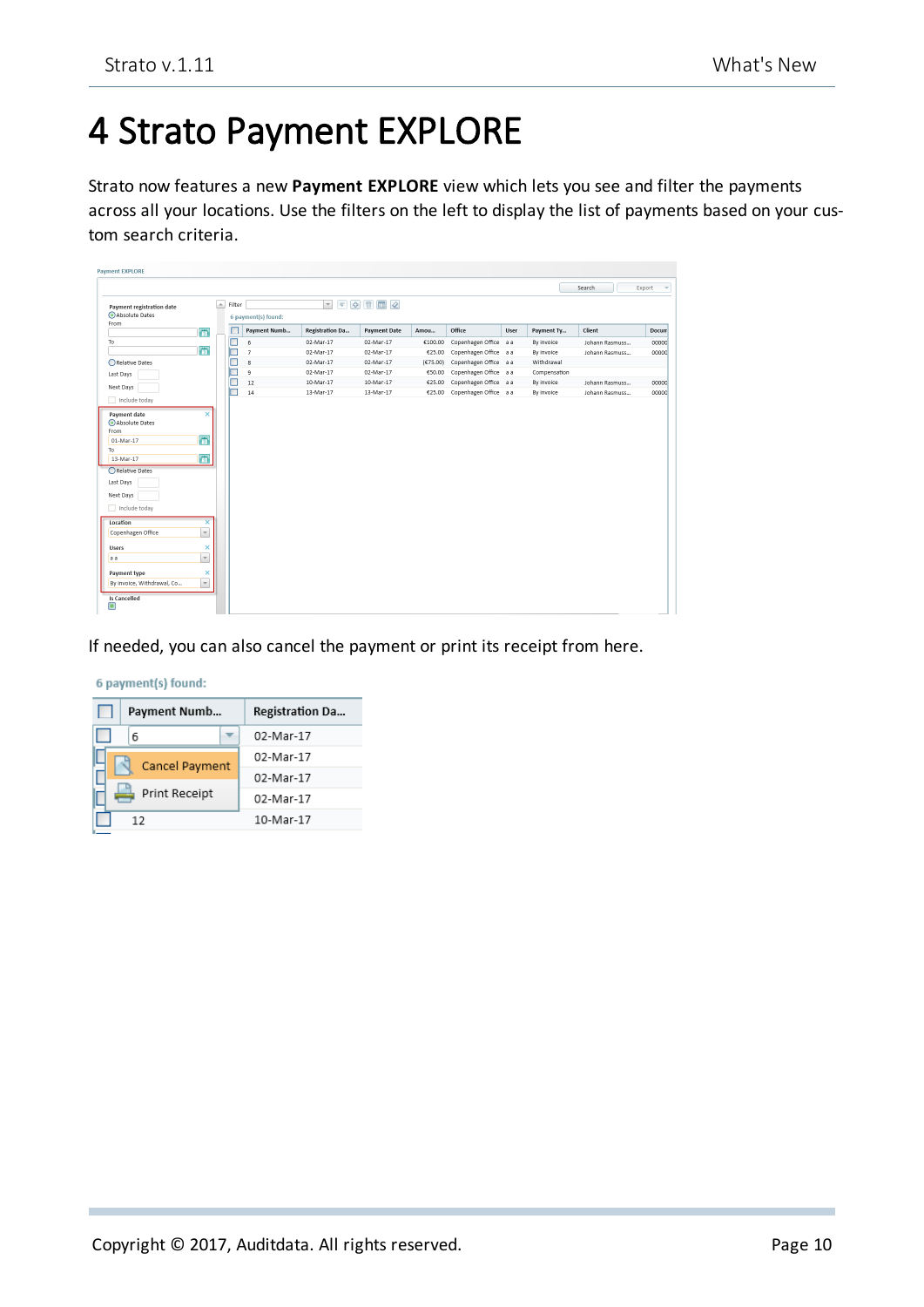## <span id="page-10-0"></span>5 Performance

We are constantly monitoring the use and performance of Strato. We pay attention to which functionality is used most often, the response time etc. Based on this real-life data, we are able to optimise Strato continuously.